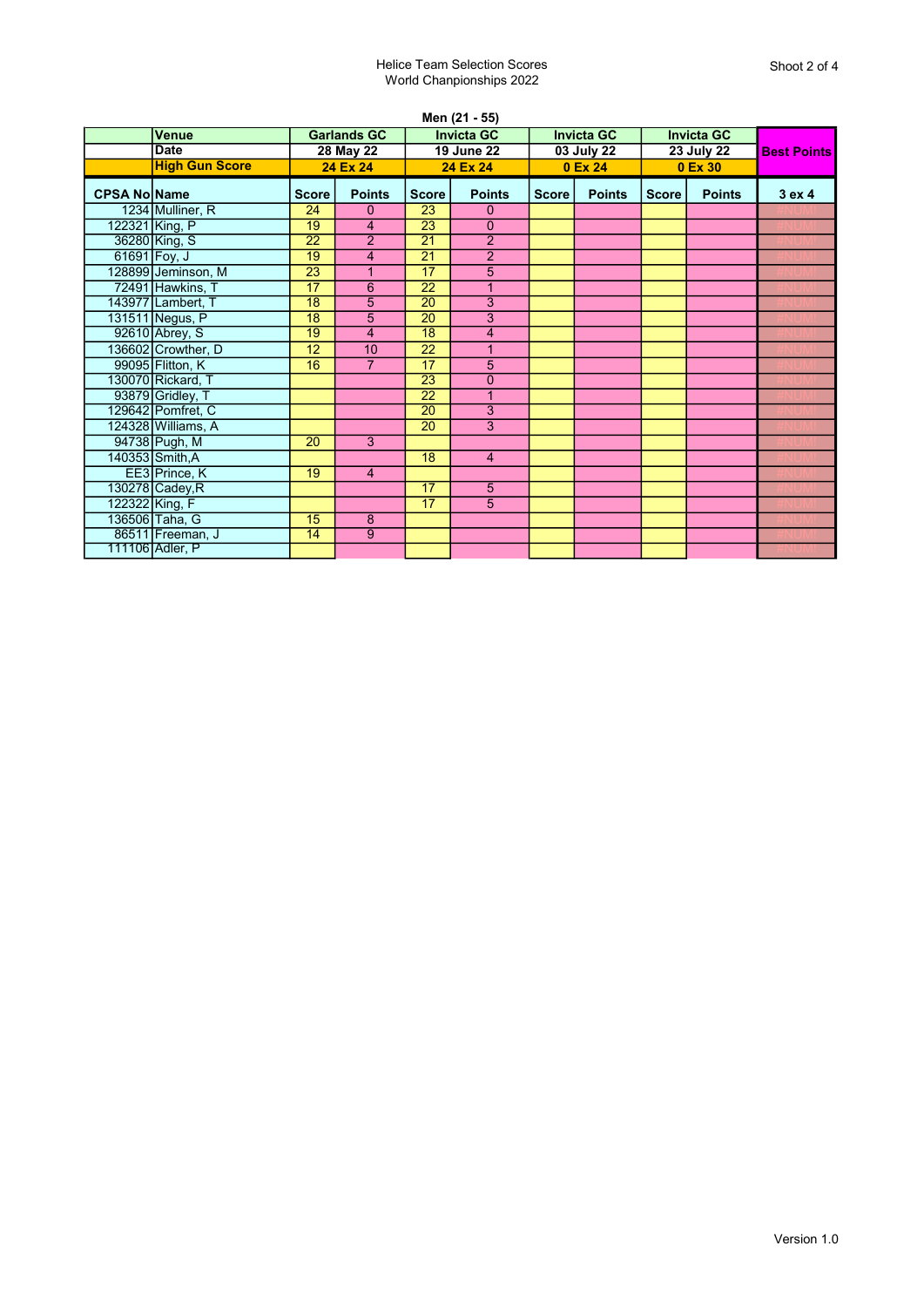## Helice Team Selection Scores World Chanpionships 2022

|                     | Seniors (56 - 65)          |              |                    |                               |                   |                       |                   |              |                   |                    |  |  |
|---------------------|----------------------------|--------------|--------------------|-------------------------------|-------------------|-----------------------|-------------------|--------------|-------------------|--------------------|--|--|
|                     | <b>Venue</b>               |              | <b>Garlands GC</b> |                               | <b>Invicta GC</b> |                       | <b>Invicta GC</b> |              | <b>Invicta GC</b> |                    |  |  |
|                     | <b>Date</b>                |              | 28 May 22          | <b>19 June 22</b><br>24 Ex 24 |                   | 03 July 22<br>0 Ex 24 |                   |              | 23 July 22        | <b>Best Points</b> |  |  |
|                     | <b>High Gun Score</b>      |              | 24 Ex 24           |                               |                   |                       |                   | 0 Ex 30      |                   |                    |  |  |
| <b>CPSA No Name</b> |                            | <b>Score</b> | <b>Points</b>      | <b>Score</b>                  | <b>Points</b>     | <b>Score</b>          | <b>Points</b>     | <b>Score</b> | <b>Points</b>     | 3 ex 4             |  |  |
|                     | 103208 Miles, C            | 22           | $\Omega$           | 23                            |                   |                       |                   |              |                   |                    |  |  |
|                     | 17565 Grant, M             | 21           |                    | 23                            | 1                 |                       |                   |              |                   |                    |  |  |
|                     | 96502 Woodman.G            | 22           | $\Omega$           | 18                            | 4                 |                       |                   |              |                   |                    |  |  |
|                     | 68158 Jenkin, A            | 17           | 5                  | 24                            | $\mathbf{0}$      |                       |                   |              |                   |                    |  |  |
|                     | 27601 Tyler, K             | 19           | 3                  | 22                            | $\overline{2}$    |                       |                   |              |                   |                    |  |  |
|                     | 71792 Barker, G            | 16           | 6                  | 22                            | $\mathcal{P}$     |                       |                   |              |                   |                    |  |  |
|                     | 131680 Watson-Hopkinson, F | 15           | 7                  | 19                            | 3                 |                       |                   |              |                   |                    |  |  |
|                     | 138659 Gammon, F           | 13           | 8                  | 18                            | 4                 |                       |                   |              |                   |                    |  |  |
|                     | 71617 Rowley, A            | 20           | $\overline{2}$     |                               |                   |                       |                   |              |                   |                    |  |  |
|                     | 29151 Jones, T             | 19           | 3                  |                               |                   |                       |                   |              |                   |                    |  |  |
|                     | 100921 Reid. J             | 18           | 4                  |                               |                   |                       |                   |              |                   |                    |  |  |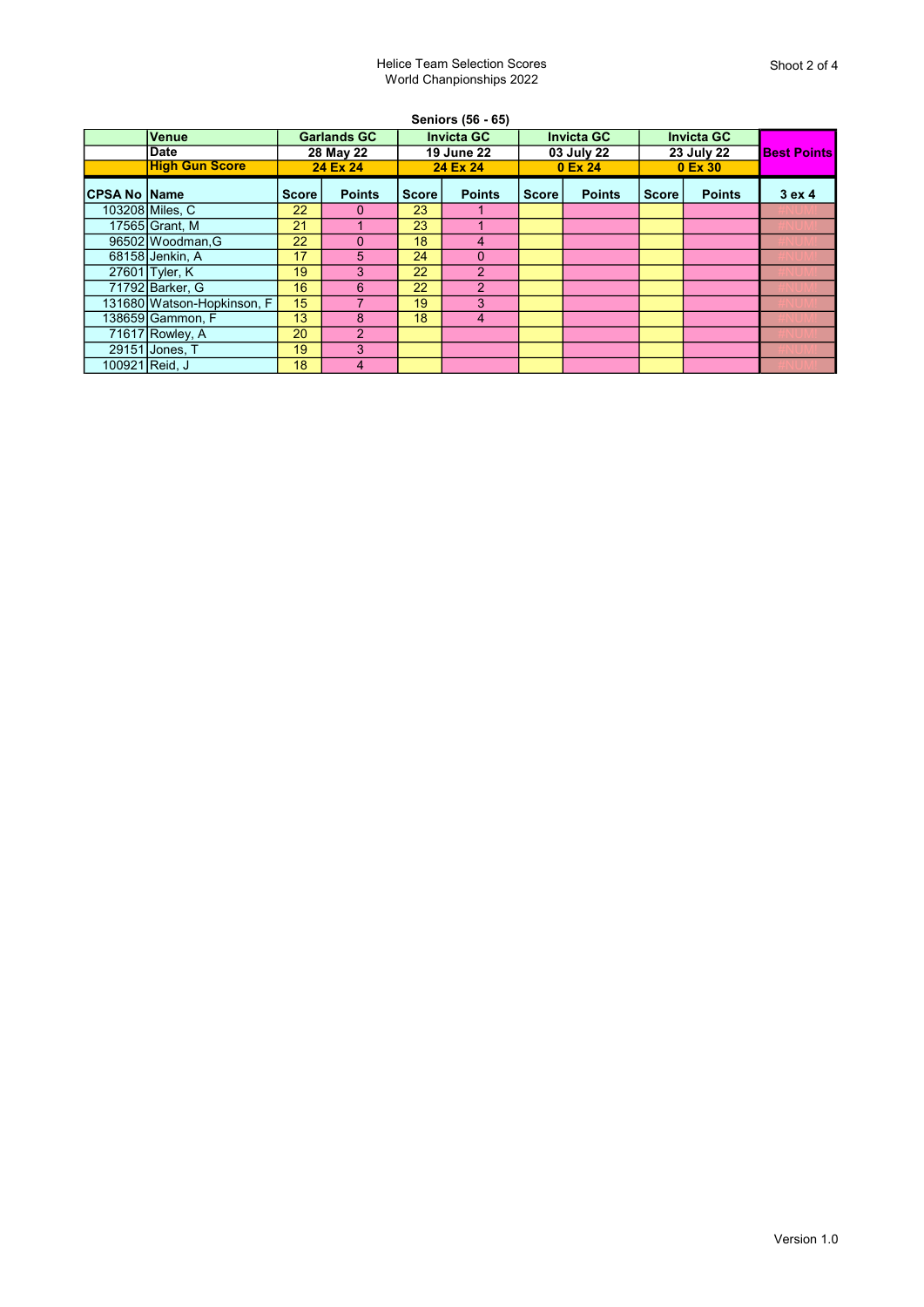| Veterans $(66 +)$   |                       |              |                    |              |                   |              |                   |                   |                   |                    |
|---------------------|-----------------------|--------------|--------------------|--------------|-------------------|--------------|-------------------|-------------------|-------------------|--------------------|
|                     | Venue                 |              | <b>Garlands GC</b> |              | <b>Invicta GC</b> |              | <b>Invicta GC</b> |                   | <b>Invicta GC</b> |                    |
|                     | <b>Date</b>           |              | 28 May 22          |              | <b>19 June 22</b> |              | 03 July 22        | <b>23 July 22</b> |                   | <b>Best Points</b> |
|                     | <b>High Gun Score</b> |              | 24 Ex 24           |              | 24 Ex 24          | 0 Ex 24      |                   | 0 Ex 30           |                   |                    |
| <b>CPSA NolName</b> |                       | <b>Score</b> | <b>Points</b>      | <b>Score</b> | <b>Points</b>     | <b>Score</b> | <b>Points</b>     | <b>Score</b>      | <b>Points</b>     | 3ex <sub>4</sub>   |
|                     | 101580 Cole, S        | 22           | 0                  | 23           | 0                 |              |                   |                   |                   |                    |
|                     | 10050 Batt, H         | 22           | $\Omega$           | 22           | 1                 |              |                   |                   |                   |                    |
|                     | 22435 Colley, P       | 22           | $\Omega$           | 21           | $\overline{2}$    |              |                   |                   |                   |                    |
|                     | 71194 Goodwin, C      | 16           | $\overline{2}$     | 20           | 3                 |              |                   |                   |                   |                    |
|                     | 30004 Sparrowhawk, J  | 19           | 1                  | 19           | 4                 |              |                   |                   |                   |                    |
|                     | 67724 Weston, C       | 15           | 3                  | 20           | 3                 |              |                   |                   |                   |                    |
|                     | 22 Potter, C          | 11           | 5                  | 21           | $\overline{2}$    |              |                   |                   |                   |                    |
|                     | 110060 McGaan, G      | 15           | 3                  | 15           | 5                 |              |                   |                   |                   |                    |
|                     | 106790 Taylor, J      | 10           | 6                  | 12           | 7                 |              |                   |                   |                   |                    |
|                     | 14019 Crumpton, P     |              |                    | 22           |                   |              |                   |                   |                   |                    |
|                     | 16738 Metson, B       |              |                    | 20           | 3                 |              |                   |                   |                   |                    |
|                     | 29151 Jones, T        |              |                    | 19           | $\overline{4}$    |              |                   |                   |                   |                    |
|                     | 142681 Keyte, S       | 13           | $\overline{4}$     |              |                   |              |                   |                   |                   |                    |
|                     | 21847 Smith, R        |              |                    | 14           | 6                 |              |                   |                   |                   |                    |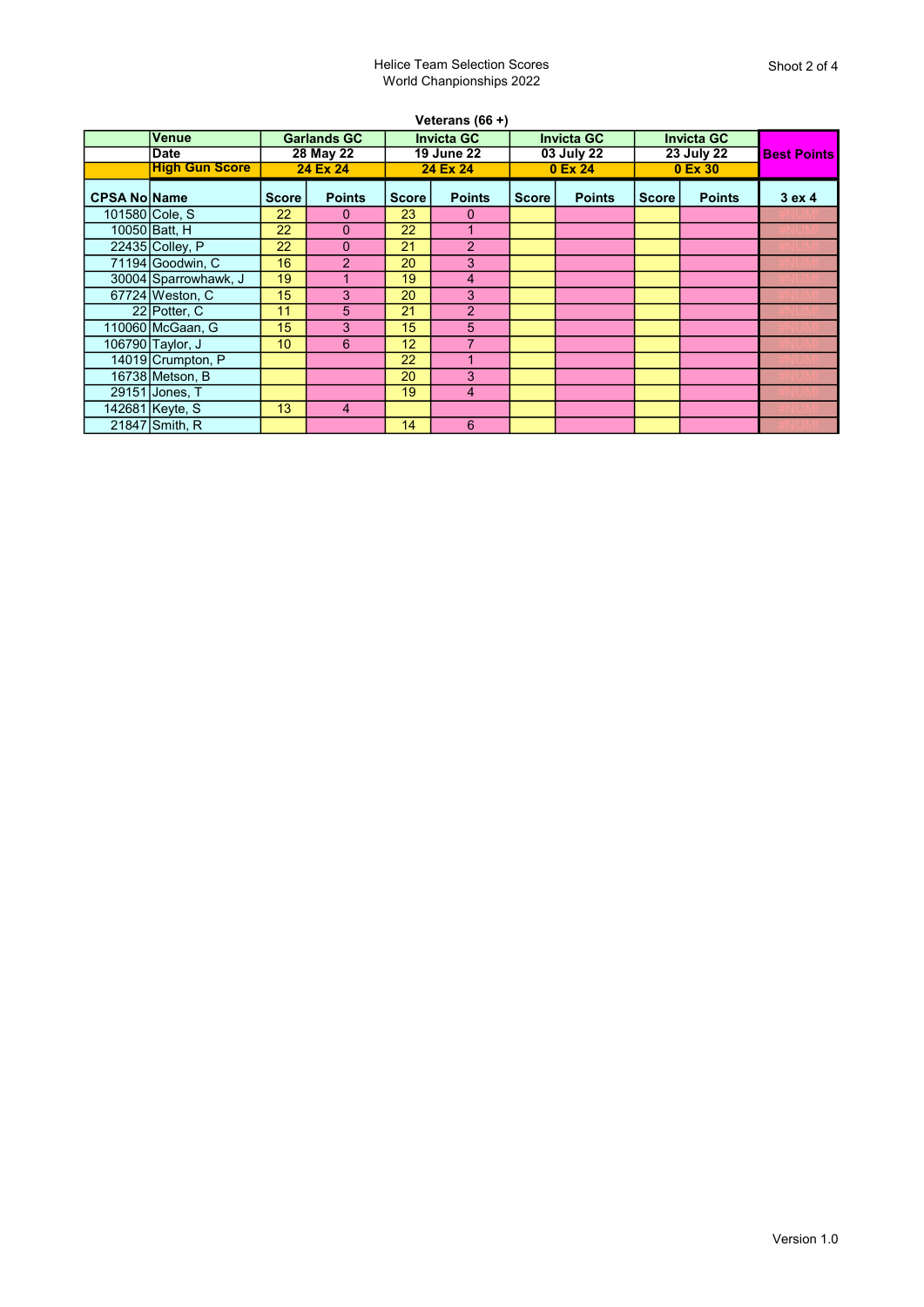| <b>Juniors (14 - 20)</b> |                       |              |                    |                   |               |                   |               |                   |               |                    |
|--------------------------|-----------------------|--------------|--------------------|-------------------|---------------|-------------------|---------------|-------------------|---------------|--------------------|
|                          | Venue                 |              | <b>Garlands GC</b> | <b>Invicta GC</b> |               | <b>Invicta GC</b> |               | <b>Invicta GC</b> |               |                    |
|                          | ∣Date                 |              | 28 May 22          | <b>19 June 22</b> |               | 03 July 22        |               | 23 July 22        |               | <b>Best Points</b> |
|                          | <b>High Gun Score</b> | 24 Ex 24     |                    | 24 Ex 24          |               | 0 Ex 24           | $0$ Ex 30     |                   |               |                    |
| <b>CPSA No Name</b>      |                       | <b>Score</b> | <b>Points</b>      | <b>Score</b>      | <b>Points</b> | <b>Score</b>      | <b>Points</b> | <b>Score</b>      | <b>Points</b> | 3ex4               |
|                          | 27600 Tyler, A        | 20           |                    | 19                | O             |                   |               |                   |               |                    |
|                          | 125395 King, J        | 18           | ົ                  | 19                | $\Omega$      |                   |               |                   |               |                    |
|                          | 140938 Abrey, B       | 13           |                    | 17                |               |                   |               |                   |               |                    |
| 142009 Kelly, J          |                       | 19           |                    |                   |               |                   |               |                   |               |                    |
|                          | 136662 Spilman, J     | 19           |                    |                   |               |                   |               |                   |               |                    |